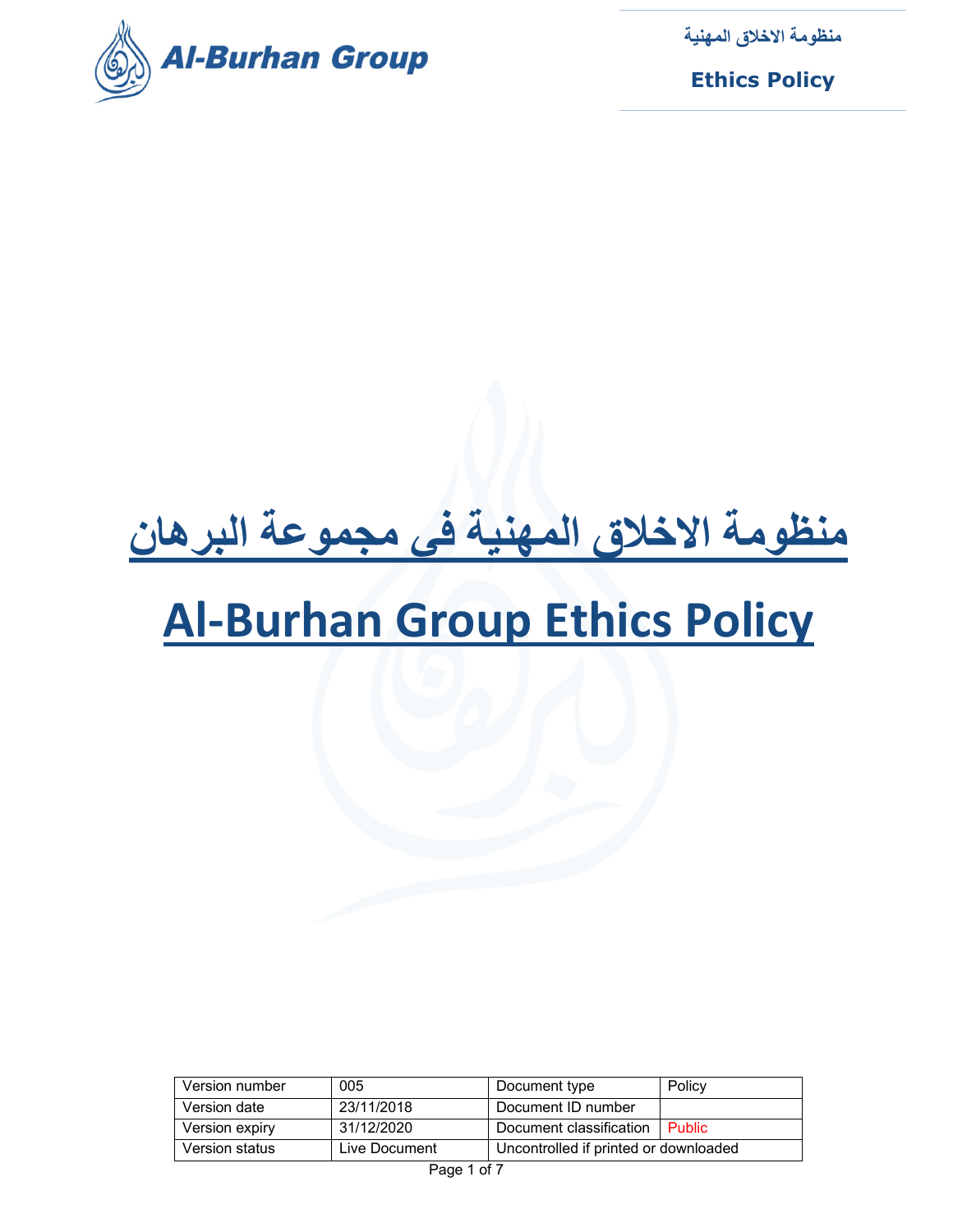

**Ethics Policy**

#### **Al-Burhan Group Ethics Policy**

#### **1. Overview**

 Al-Burhan Group purpose for this ethics policy is to establish a culture of openness, trust and integrity in business practices. Effective ethics is a team effort involving the participation and support of every Al-Burhan Group employee. All employees should familiarize themselves with the ethics guidelines that follow this introduction.

 Al-Burhan Group is committed to protecting employees, partners, vendors and the company from illegal or damaging actions by individuals, either knowingly or unknowingly. When Al- Burhan Group addresses issues proactively and uses correct judgment, it will help set us apart from competitors.

 Al-Burhan Group will not tolerate any wrongdoing or impropriety at anytime. Al-Burhan Group will take the appropriate measures to act quickly in correcting the issue if the ethical code is broken. Any infractions of this code of ethics will not be tolerated.

#### **2. Purpose**

 Our purpose for authoring a publication on ethics is to emphasize the employee's and consumer's expectation to be treated to fair business practices. This policy will serve to guide business behavior to ensure ethical conduct.

#### **3. Scope**

 This policy applies to employees, contractors, consultants, temporaries, and other workers at Al-Burhan Group, including all personnel affiliated with third parties.

#### **4. Policy**

#### 4.1. **Executive Commitment to Ethics**

- 4.1.1. Top brass within Al-Burhan Group must set a prime example. In any business practice, honesty and integrity must be top priority for executives.
- 4.1.2. Executives must have an open door policy and welcome suggestions and concerns from employees. This will allow employees to feel comfortable discussing any issues and will alert executives to concerns within the work force.
- 4.1.3. Executives must disclose any conflict of interests regard their position within Al- Burhan Group.

#### 4.2. **Employee Commitment to Ethics**

- 4.2.1. Al-Burhan Group employees will treat everyone fairly, have mutual respect, promote a team environment and avoid the intent and appearance of unethical or compromising practices.
- 4.2.2. Every employee needs to apply effort and intelligence in maintaining ethics value.
- 4.2.3. Employees must disclose any conflict of interests regard their position within Al- Burhan Group.

| Version number | 005           | Document type                         | Policy        |
|----------------|---------------|---------------------------------------|---------------|
| Version date   | 23/11/2018    | Document ID number                    |               |
| Version expiry | 31/12/2020    | Document classification               | <b>Public</b> |
| Version status | Live Document | Uncontrolled if printed or downloaded |               |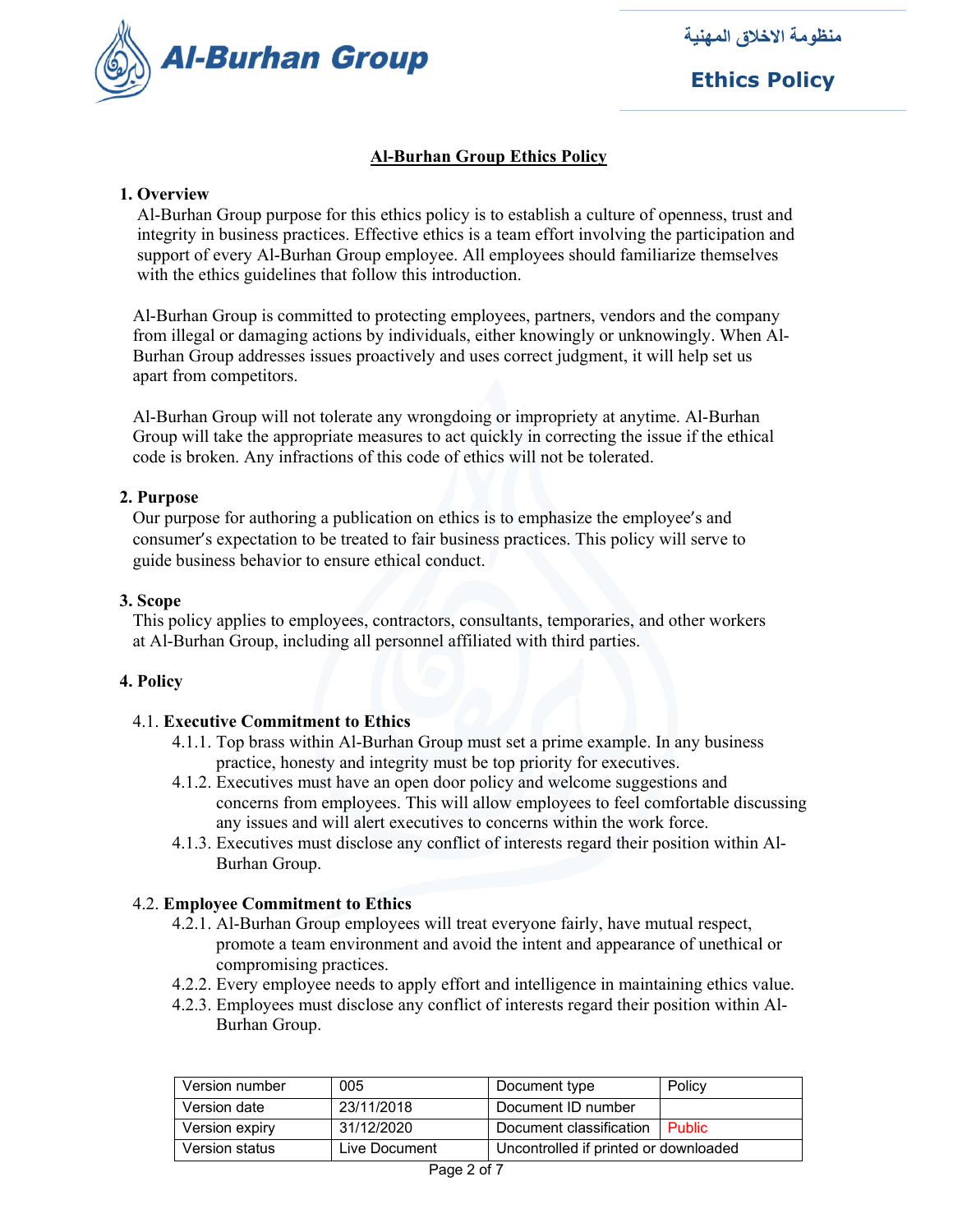

## **Ethics Policy**

4.2.4. Employees will help Al-Burhan Group to increase customer and vendor satisfaction by providing quality products and timely response to inquiries.

#### 4.3. **Company Awareness**

- 4.3.1. Promotion of ethical conduct within interpersonal communications of employees will be rewarded.
- 4.3.2. Al-Burhan Group will promote a trustworthy and honest atmosphere to reinforce the vision of ethics within the company.

#### 4.4. **Maintaining Ethical Practices**

- 4.4.1. Al-Burhan Group will reinforce the importance of the integrity message and the tone will start at the top. Every employee, manager, director needs consistently maintain an ethical stance and support ethical behavior.
- 4.4.2. Employees at Al-Burhan Group should encourage open dialogue, get honest feedback and treat everyone fairly, with honesty and objectivity.
- 4.4.3. Al-Burhan Group has established a best practice disclosure committee to make sure the ethical code is delivered to all employees and that concerns regarding the code can be addressed.

#### 4.5. **Unethical Behavior**

- 4.5.1. Al-Burhan Group will avoid the intent and appearance of unethical or compromising practice in relationships, actions and communications.
- 4.5.2. Al-Burhan Group will not tolerate harassment or discrimination.
- 4.5.3. Unauthorized use of company trade secrets & marketing, operational, personnel, financial, source code, & technical information integral to the success of our company will not be tolerated.
- 4.5.4. Al-Burhan Group will not permit impropriety at any time and we will act ethically and responsibly in accordance with laws.
- 4.5.5. Al-Burhan Group employees will not use corporate assets or business relationships for personal use or gain.

#### **5. Enforcement**

- 5.1. Any infractions of this code of ethics will not be tolerated and Al-Burhan Group will act quickly in correcting the issue if the ethical code is broken.
- 5.2. Any employee found to have violated this policy may be subject to disciplinary action, up to and including termination of employment.

#### **6. Media**

Company management and staff may not make any public statement of any kind regarding and incidents within any Al-Burhan Group company without the express permission of Al-Burhan Group Managing Director this includes the cause of an emergency, accident or incident regarding ABG / ABC / ABS / ABA liability to anybody. The Emergency Response Team Chairman or another designated person by the Managing Director is responsible for communication to the press.

| Version number | 005           | Document type                         | Policy        |
|----------------|---------------|---------------------------------------|---------------|
| Version date   | 23/11/2018    | Document ID number                    |               |
| Version expiry | 31/12/2020    | Document classification               | <b>Public</b> |
| Version status | Live Document | Uncontrolled if printed or downloaded |               |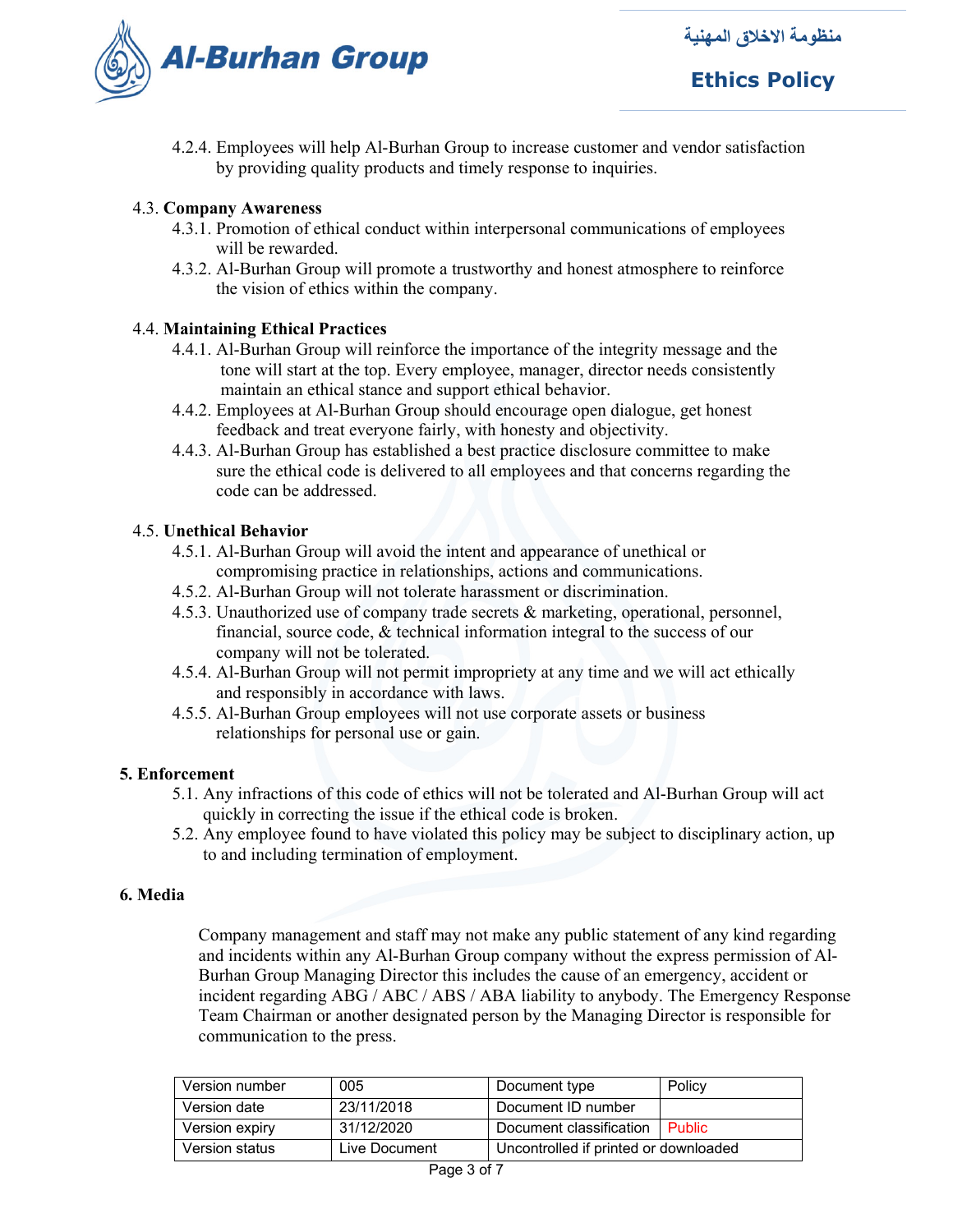

**Ethics Policy**

Furthermore, all ABG personnel must not:

- Make any comments of a political nature;
- Speculate on motives or 'possible cause of incident / accident';
- Discuss security procedures.



| Version number | 005           | Document type                         | Policy        |
|----------------|---------------|---------------------------------------|---------------|
| Version date   | 23/11/2018    | Document ID number                    |               |
| Version expiry | 31/12/2020    | Document classification               | <b>Public</b> |
| Version status | Live Document | Uncontrolled if printed or downloaded |               |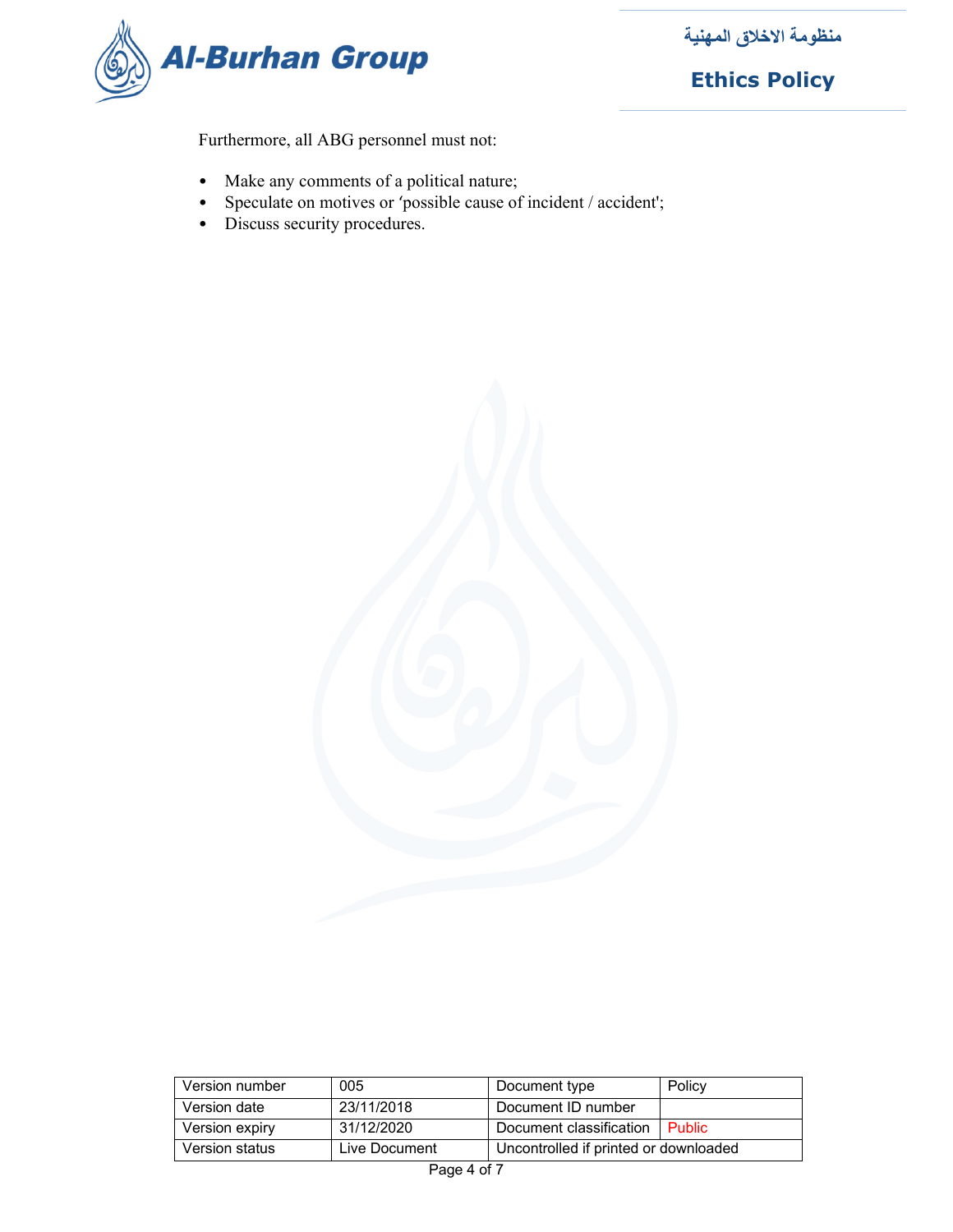

**Ethics Policy**

## **-1 مقدمة**

تهدف مجموعة البرهان من هذه المنظومة الاخلاقية الى تأسيس ثقافة الانفتاح والثقة والامانة في قطاع العمل التجاري، حيث الالتزام بالاخلاق المهنية هو عمل مشترك يتضمن مشاركة ودعم العاملين في مجموعة البرهان .وينبغي على كل العاملين فيها الاطلاع على دليل الاخلاق المهنية الذي يتبع هذه المقدمة. تلتزم مجموعة البرهان بحماية عامليها وشركائها والبائعين والشركة من الافراد الذي يقومون باعمال غير قانونية او يضرون بالعاملين، سواءا كان بعلمهم او بدون علمهم .و حتى عندما تقوم مجموعة البرهان بمعالجة تلك القضايا على نحو مسبق وتتخذ الحكم الصحيح فانها تراعي ان تبعدها عن المنافسين. لا تقبل مجموعة البرهان اي اخطاء او سوء تصرف باي وقت .وسوف تتخذ مجموعة البرهان الاجراءات المناسبة للرد السريع وتصحيح الخطا اذا ما تم تجاوز منظومة الاخلاق المهنية للمجموعة .كما ان المجموعة لن تقبل باي اخلال للمنظمومة المهنية مهما كان ضئيلا.

**-2 الهدف من منظومة الاخلاق المهنية** 

الهدف من اصدار منشور حول الاخلاق المهنية هو التأكيد على معاملة العاملين والزبائن في الاعمال التجارية على نحو عادل حيث تهدف هذه المنظومة الى توضيح السلوك المهني الصحيح وبالتالي ضمان الالتزام بهذا السلوك.

**-3 مدى سريان المنظومة الاخلاقية**

تسري هذه المنظومة على كل العاملين والمتعاقدين والمستشارين والعمال المؤقتين واي نوع اخر من العاملين مع مجموعة البرهان وبضمنهم المرتبطين كطرف ثالث مع المجموعة.

**-4 تعليمات منظومة الاخلاق المهنية**

**1.4 التزام المدراء التنفيذين بمنظومة الاخلاق المهنية** 

- 1.1.4على كبار المدراء التنفيذين في مجموعة البرهان ان يضربوا مثلا في الالتزام بهذه المنظومة .وينبغي ان تكون الامانة والثقة في قمة اولويات المدراء في اي عمل تجاري.
- 2.1.4 ينبغي على المدراء التفيذيين الالتزام بسياسة الباب المفتوح واستقبال الاقتراحات وكل ما يشغل بال العاملين. حيث ستسمح هذه السياسة للعاملين بالشعور بالارتياح ومناقشة القضايا فضلا عن انها ستنبه المدراء بما يشغل القوى العاملة.
	- 3.1.4 على المدراء التنفيذين الكشف عن تقاطع المصالح التجارية الذي يحصل من خلال موقعهم الوظيفي في مجموعة البرهان.

## **2.4 التزام العاملين بمنظومة الاخلاق المهنية**

 1.2.4 على العاملين في مجموعة البرهان ان يعاملوا الجميع على نحو عادل ، وان يظهروا الاحترام المتبادل وان يشيعوا جو وروح الفريق الواحد وان يتجنبوا اي قصد او مظهر لا يلتزم او يراعي منظومة الاخلاق المهنية.

| Version number | 005           | Document type                         | Policy |
|----------------|---------------|---------------------------------------|--------|
| Version date   | 23/11/2018    | Document ID number                    |        |
| Version expiry | 31/12/2020    | Document classification   Public      |        |
| Version status | Live Document | Uncontrolled if printed or downloaded |        |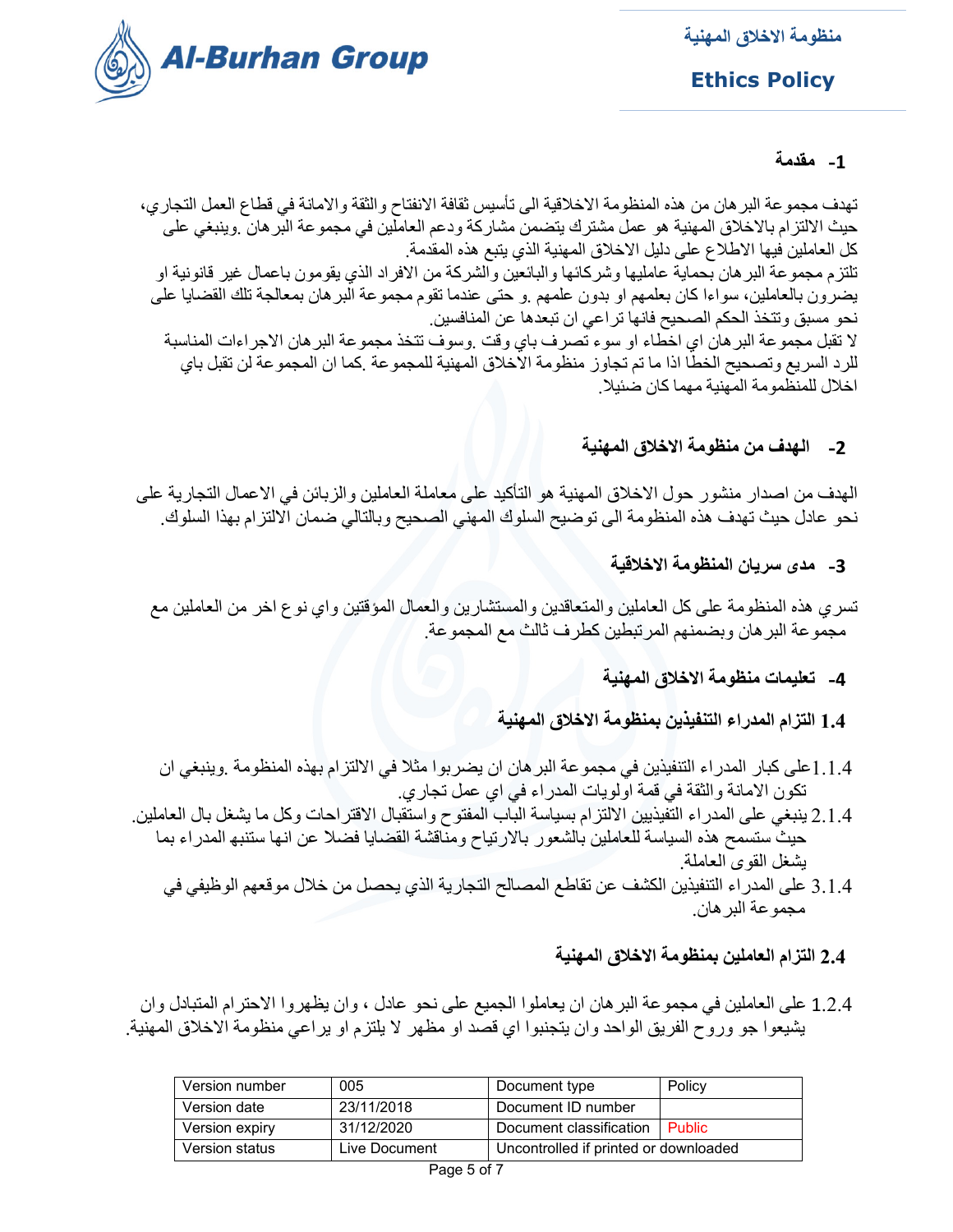

## **Ethics Policy**

- 1.2.4 ينبغي على العاملين ان يولوا الجهد المطلوب والدراية الكافية للحفاظ على روح وقيمة منظومة الاخلاق المهنية.
- 3.2.4 ينبغي على العاملين كشف اي تقاطع مصالح تجارية يحصل مع موقعهم الوظيفي في مجموعة البرهان.
- 4.2.4 على العاملين في مجموعة البرهان ابداء المساندة لزيادة ارتياح الزبائن والبائعين من خلال تقديم منتجات بنوعية عالية وكذلك تقديم الرد على الاستفسارات في الوقت المناسب.

## **3.4 تقدير الشركة للالتزام بمنظومة الاخلاق المهنية**

 1.3.4 سيتم مكافئة اشاعة السلوك الملتزم بالاخلاق المهنية عند التواصل بين ومع العاملين. 2.3.4 ستقوم مجموعة البرهان باشاعة جو الثقة والامانة لتعزيز هذه المنظومة المهنية داخل المجموعة.

 **4.4 المحافظة على قواعد السلوك المهني**

- 1.4.4 تعزز مجموعة البرهان من اهمية تكامل رسالة هذه القواعد المهنية ابتداء من قمة السلم الهرمي للمجموعة. ويتطلب من العاملين والمدراء والتنفيذين التمسك بقواعد السلوك المبينة في المنظومة والحفاظ عليها.
- 2.4.4 ينبغي على العاملين في مجموعة البرهان تشجيع الحوار المفنوح وابداء الصراحة في الردود وكذلك التعامل على نحو موضوعي وعادل وصريح.
- 3.4.4 قامت مجموعة البرهان بتشكيل لجنة كشف متميزة تقوم بالتاكد من ابلاغ العاملين بمنظومة الاخلاق المهنية وكذلك معالجة كل ما يتعلق بهذه المنظومة.
	- **5.4 عدم الالتزام بالسلوك المهني**
	- 1.5.4ستمنع مجموعة البرهان اي قصد او ظهور للسلوك المهني غير الملتزم في التصرفات والعلاقات وكذلك الاعمال والاتصالات.
		- 2.5.4 لن تقبل مجموعة البرهان اي نوع من التحرش او التمييز.
	- 3.5.4 لا تقبل الشركة الاستخدام غير القانوني لاسرار الشركة التجارية واعمالها التسوقية والمالية والشخصية ومصادر تعاملاتها وكذلك المعلومات التقنية الهامة والخاصة بالشركة.
		- 4.5.4 لا تسمح مجموعة البرهان باي تصرف غير لائق في اي وقت وستتعامل معه بمسؤولية ووفقا لقواعد المنظومة المهنية وحسب ما ينسجم مع القانون.
- 5.5.4 لا يحق للعاملين في مجموعة البرهان استخدم اسهم الشركة او علاقتها التجارية للاستخدام او النفع الشخصي.
	- **-5 الاجرءات المتخذة بخصوص المخالفات**
	- 1.5 لن يتم قبول اي اخلال بمنظومة الاخلاق المهنية وستقوم مجموعة البرهان باتخاذ الاجراء المناسب لتصحيح القضية التي يتم فيها تجاوز للمنظومة المهنية.
		- 2.5 يخضع العامل الذي يتجاوز منظومة الاخلاق المهنية لاجراء تأديبي والذي قد يصل في مداه الى حد انهاء خدماته في المجموعة.

| Version number | 005           | Document type                         | Policy |
|----------------|---------------|---------------------------------------|--------|
| Version date   | 23/11/2018    | Document ID number                    |        |
| Version expiry | 31/12/2020    | Document classification   Public      |        |
| Version status | Live Document | Uncontrolled if printed or downloaded |        |